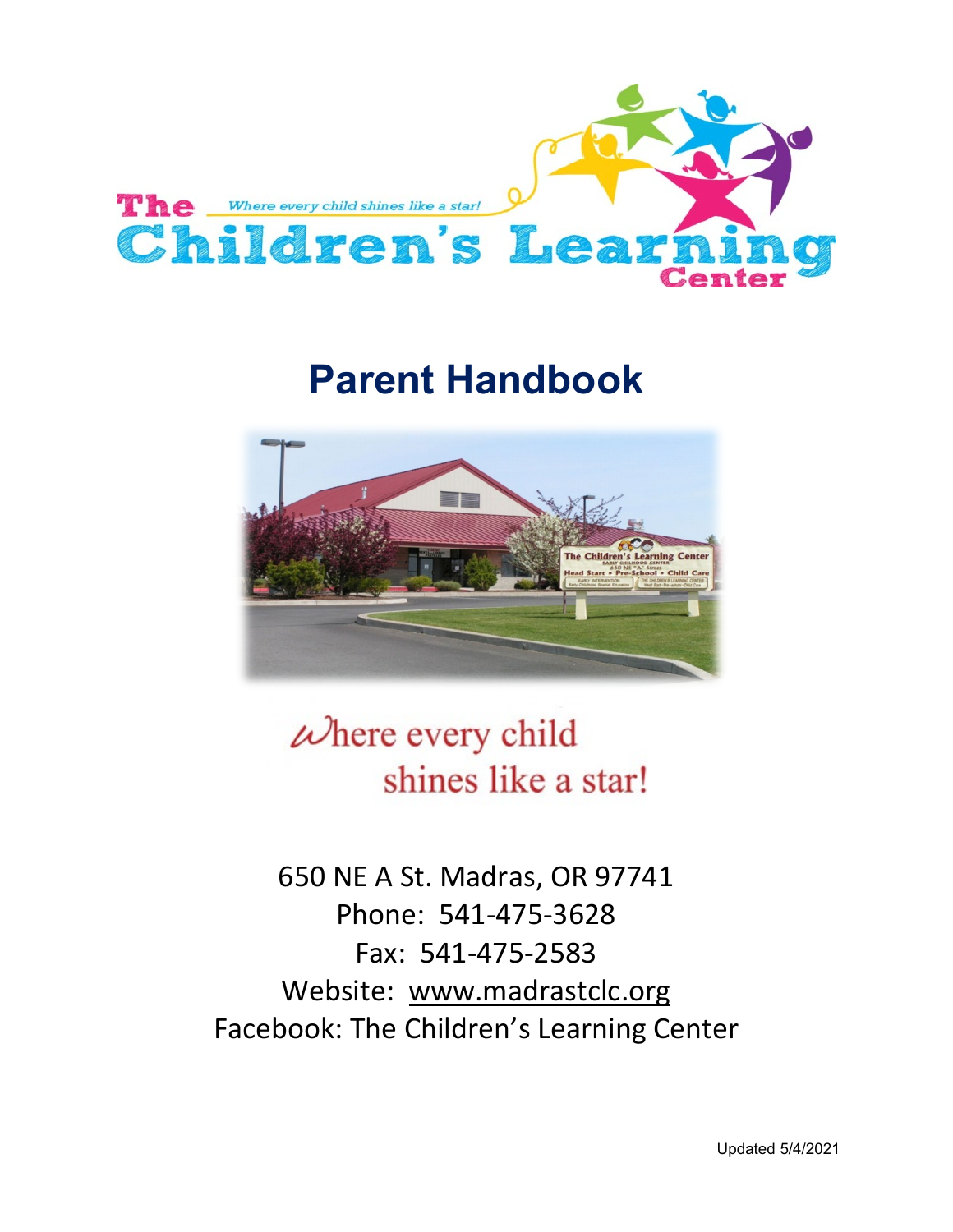# <span id="page-1-0"></span>**Introduction**

This handbook is to introduce you to some important aspects about our facility. Retain this document as reference regarding policies and procedures. Feel free to visit the office to get clarification on any information in the handbook.

We encourage parents to be involved based on the foundation that parents are the primary educators of their children. We want parents to be involved to the degree that they feel comfortable. We have multiple groups and committees along with volunteer opportunities in the classroom.

We are honored to be able to serve you and your child. Your children are our priority and we take every precaution to care for your child in a safe and quality environment.

We want to hear from you. If you have questions, concerns, or comments please feel free to talk to any of the leadership team. We want this time to be enjoyable for you and your child.

The children at this center are our future and we are excited to participate in their education.

Leadership Team Members

Teresa Martin, Executive Director teresam@madrastclc.org Alba Canales, Executive Assistant albac@madrastclc.org Marissa Becker-Orand, Child Development Manager marissab@madrastclc.org Esmeralda Orozco, Family Service Manager [esmeraldao@madrastclc.org](mailto:esmeraldao@madrastclc.org)

\*The handbook may be modified at any time to reflect updated policies and procedures.

FAMILY ADVOCATE

CELL PHONE NUMBER (541) 280-0773

FEEL FREE TO TEXT US HERE!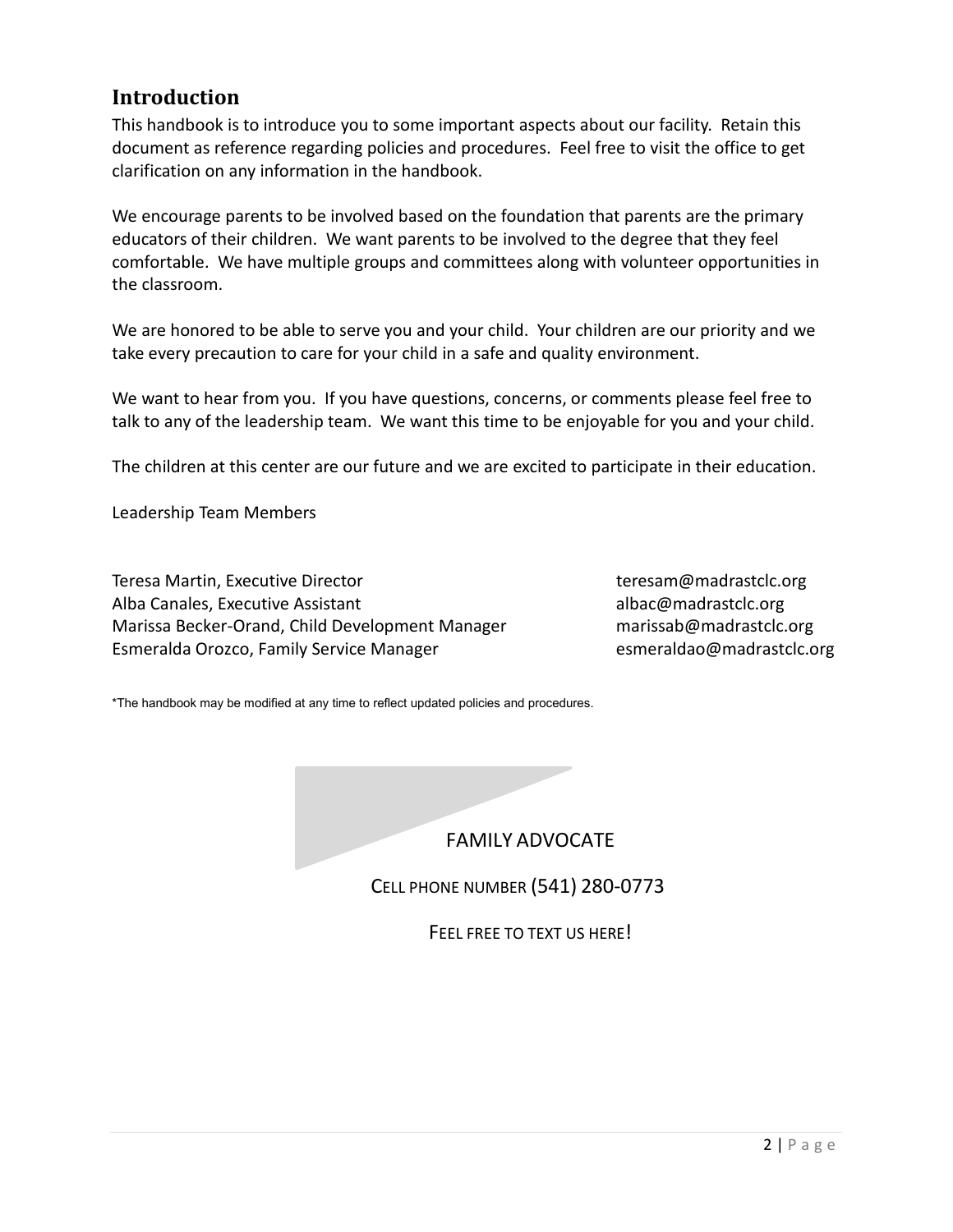# **Table of Contents**

| . 9 |
|-----|
|     |
|     |
|     |
|     |
|     |
|     |
|     |
|     |
|     |
|     |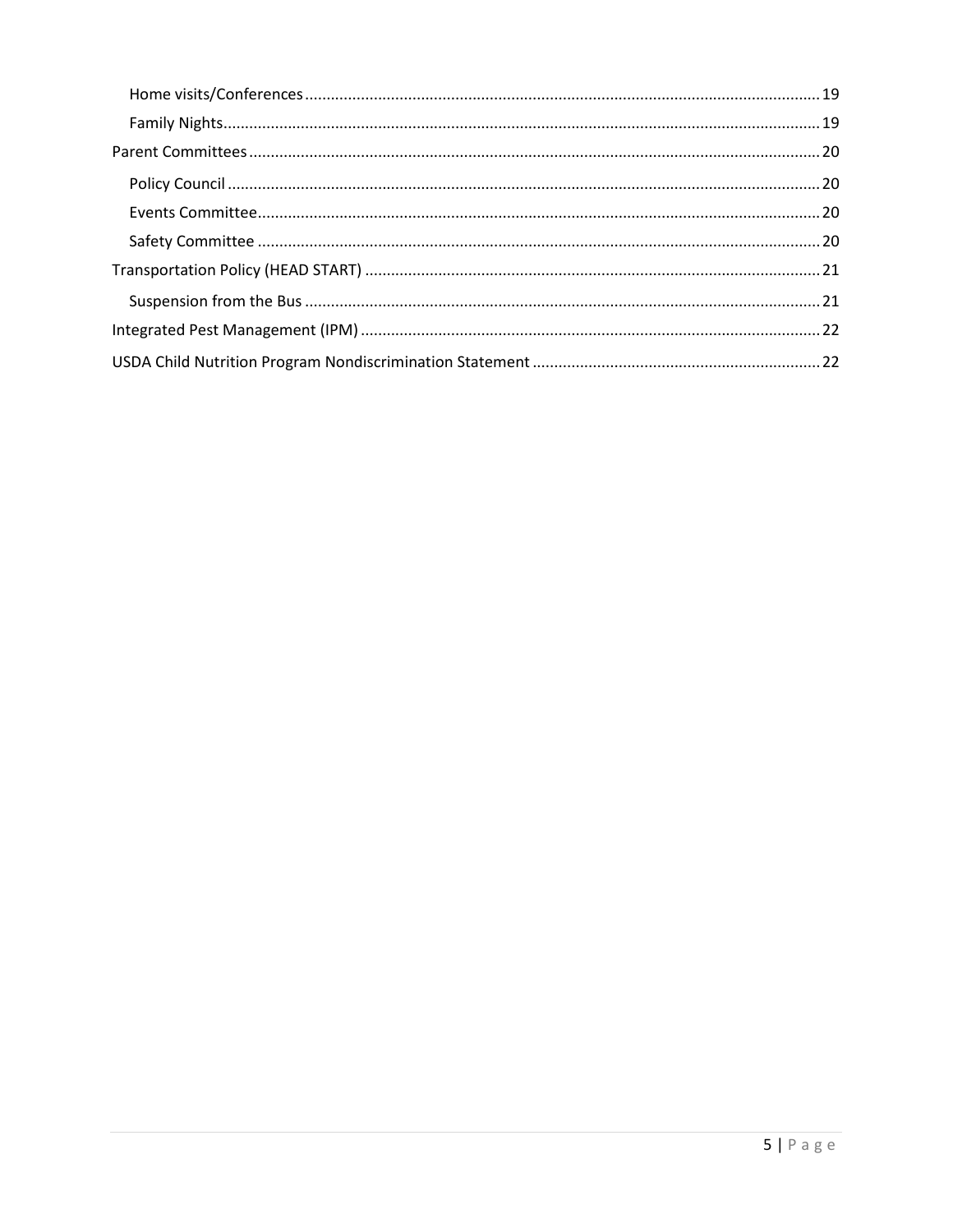# <span id="page-5-0"></span>**Philosophy**

TCLC believes families are the prime educators and advocates for their children. We encourage and support your active participation in all aspects of the program. We respect the strength and dignity of each family and strive to create an environment where differences are accepted and valued. We recognize that each child and family is unique and that an individualized approach can best meet a child's specific needs.

TCLC is an educational program that builds and enhances language skills, self- esteem, large and small muscles, creativity, respect for self and others, independent play, self-control, his/her own cultures at home or in the center—which all assist in school readiness.

#### <span id="page-5-1"></span>**Mission**

Empowered Families. Successful Children. Stronger Community.

#### <span id="page-5-2"></span>**Goals**

Collaborating with families to build a strong academic foundation for children to grow and thrive.

<span id="page-5-3"></span>

| <b>Values</b> |                                                                                |
|---------------|--------------------------------------------------------------------------------|
| Safety        | Creating a safe, welcoming environment for staff, children and their families. |
| <b>Equity</b> | Valuing and including staff, children and families from all walks of life.     |
| Integrity     | Maintaining honesty in all things we do.                                       |

## <span id="page-5-4"></span>**Program Details**

- TCLC is a  $501(c)(3)$ 
	- Tax ID Number: 93-0881042
- USDA Food Program Participant
- Let's Move Childcare Facility
- Wellness Champion of Jefferson County (USDA)
- SPARK rating #4
- TCLC is licensed by the Office of Childcare Early Learning Division License # TCLC Site: CC000669

 Parents can access information about the program on the childcare safety portal. This portal is located on the Early Learning Division website, www.oregonearlylearning.com or by calling 800-556-6616.TCLC will also post all serious valid and serious non-compliance letters so parents can view them, as well as notifying all parents of any closure of the active license. TCLC will ensure that parents of children enrolled have viewed the current license certificate and any updates to the license. TCLC's license certificate is located on the program information board. Contact the director if you need a copy of the Office of Child Care License.

# <span id="page-5-5"></span>**Program Overview**

# <span id="page-5-6"></span>**Oregon Prekindergarten Head Start**

State funded preschool program for child ages 3-5. Families qualify based on income and other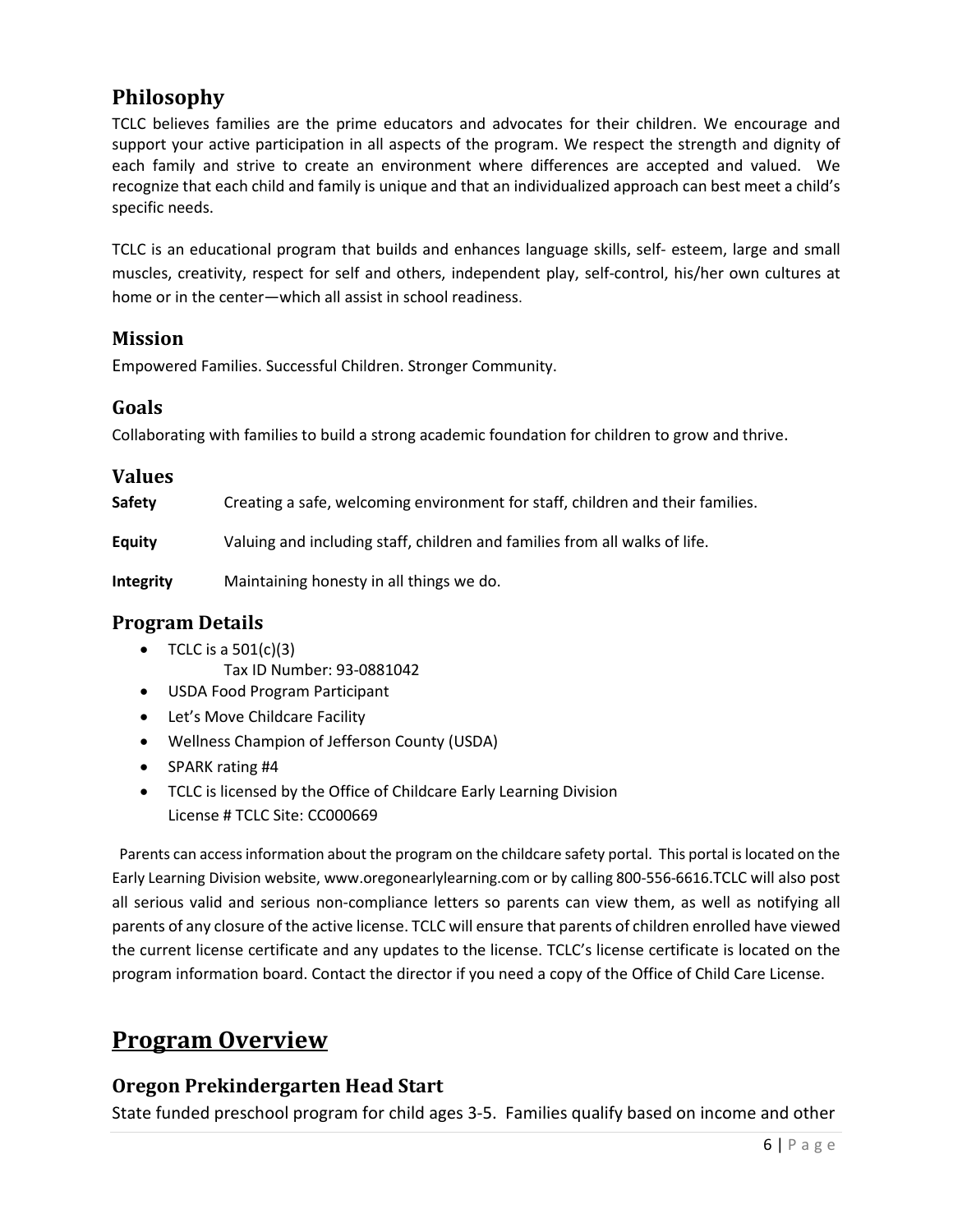family factors. We offer half day or extended day.

Requirements **Services** Services

- Child must be 3 years of age before September 1<sup>st</sup> of current school year.
- Must meet income guidelines.

- Dental & Medical Referrals
- Health & Nutrition Referrals
- Family Services
- Limited Transportation
- USDA Approved Meals

# <span id="page-6-0"></span>**Prenatal – 3 Oregon Early Childhood**

State funded program for children ages 6 weeks thru 3 years. Families qualify based on income and other family factors.

Requirements Services

- Child must be 6 weeks of age
- Must meet income guidelines.

- USDA Approved Meals
- Dental & Medical Referrals
- Health & Nutrition Referrals
- Family Services

# **All SELF-PAY PROGRAMS REQUIRE A NON-REFUNDABLE \$25 REGISTRATION FEE TO BE PLACED ON THE WAITLIST.**

# <span id="page-6-1"></span>**Self-Pay Pre-School**

For children ages 3-5 years. Must be age 3 by September  $1<sup>st</sup>$  to attend.

Tuition: \$300 Monthly (September-May) \*Prices subject to change

#### <span id="page-6-2"></span>**Self-Pay Child Care**

For children ages 6 weeks -5 years.

| <b>Tuition Infant/Toddler Class</b> | \$700 Fulltime *Prices subject to change |
|-------------------------------------|------------------------------------------|
| <b>Tuition Preschool Class</b>      | \$640 Fulltime *Prices subject to change |

#### **Self-Pay programs also offer USDA approved meals and opportunity for developmental screenings.**

# <span id="page-6-3"></span>**Office Hours**

Monday-Friday 7:00 a.m. – 5:30 p.m.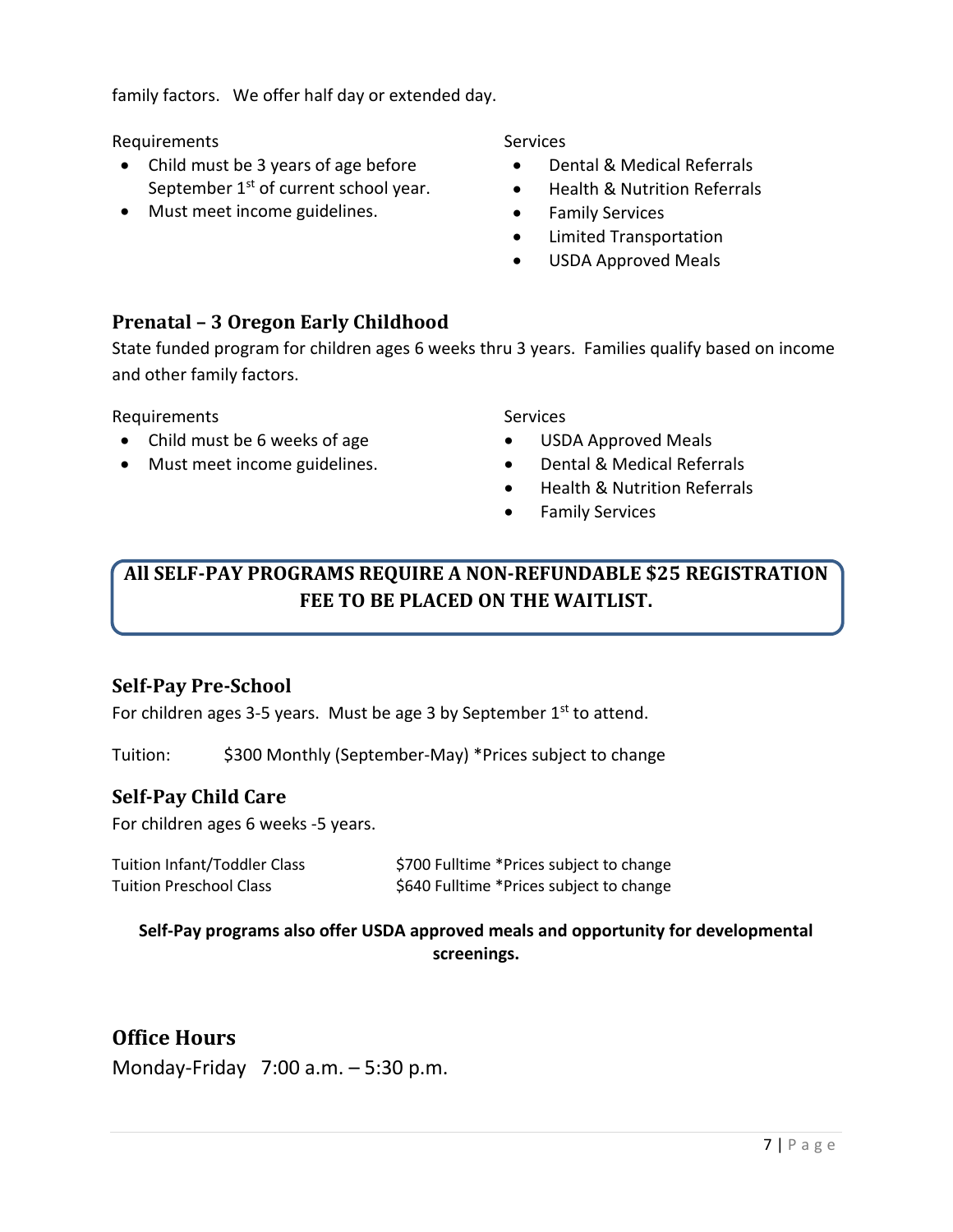## <span id="page-7-0"></span>**Preschool/Head Start Classroom Hours**

| AM Class              | Monday-Thursday $8:00$ a.m. $-11:30$ a.m.   |  |
|-----------------------|---------------------------------------------|--|
| PM Class              | Monday-Thursday $1:00$ p.m. $-4:30$ p.m.    |  |
| <b>Full Day Class</b> | Monday $-$ Thursday 8:00 a.m. $-$ 3:00 p.m. |  |

#### <span id="page-7-1"></span>**Childcare Classroom Hours**

| Full time slot           | Monday - Friday 7:00 a.m. - 5:00 p.m.  |
|--------------------------|----------------------------------------|
| Part time slot-Morning   | Monday - Friday 7:00 a.m. - 12:00 p.m. |
| Part time slot-Afternoon | Monday -Friday 12:00 p.m. $-5:00$ p.m. |

### <span id="page-7-2"></span>**P-3 Program (Prenatal – 3 years Oregon Early Childhood)**

| Full Day | $^{\prime}$ Monday – Thursday 8:00 a.m. -3:30 p.m. |  |  |
|----------|----------------------------------------------------|--|--|
|          |                                                    |  |  |

# <span id="page-7-3"></span>**Personal Belongings**

#### <span id="page-7-4"></span>**What to bring**

- Diapers & Wipes (If applicable)
- Extra set(s) of clothing, especially when toilet training
- Small Blanket & Pillow (optional for children 1 year and older)
- Lotions, sunscreens, diaper creams (labeled with child's name & signed administration form which can be obtained in the office.)

#### <span id="page-7-5"></span>**What you need to know**

- We are not responsible for damaged or stained clothing.
- Be sure your child is dressed appropriately for the weather.
- Please label all of your child's belongings to ensure they are returned home.
- Do not bring toys from home; TCLC is not responsible for lost, stolen, or broken items.
- Do not bring food from home; unless arrangements have been made with management.

# <span id="page-7-6"></span>**Visitations**

TCLC has an open door policy and parents are welcome to visit the Center and observe their children at any time. For your children's protection, all parents and friends must check in at the front office, obtain a visitor's pass and wear it during their visit. (Only exception is pick-up and drop-off) We encourage parents to have lunch in the classroom with their child. **The kitchen staff needs 1-day advance notice if you are planning to eat with your child.)**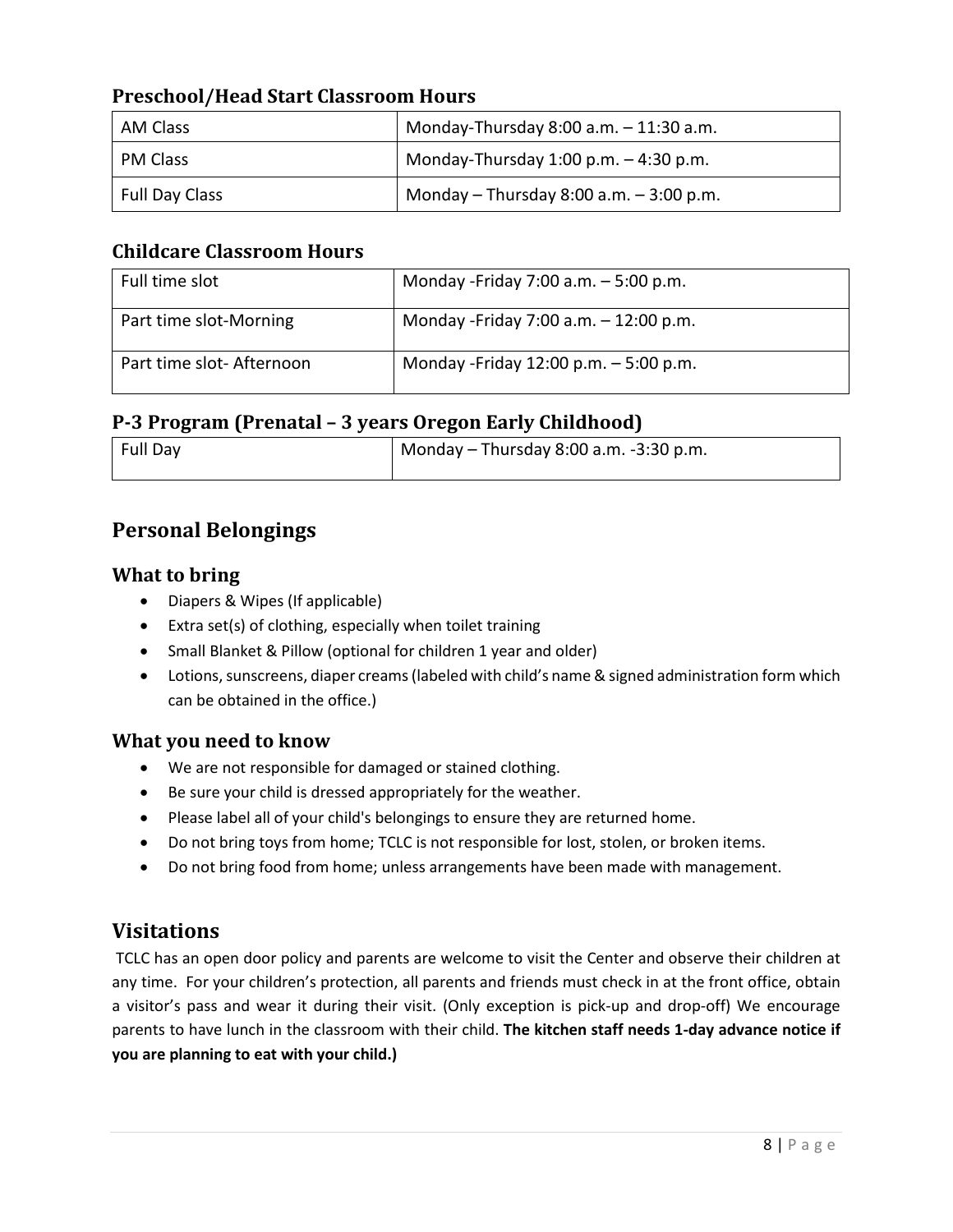# <span id="page-8-0"></span>**Drop off & Pick up**

#### <span id="page-8-1"></span>**General procedure**

- **Each child must arrive under the supervision of a parent or authorized person, and be escorted and signed in to the classroom before the Center will assume responsibility for that child.** Likewise, once the parent or authorized person has signed out the child, the parent becomes responsible for that child.
- ONLY adults listed on the Emergency Contact List with pick-up authority are allowed to remove the child from TCLC. *We will ask for identification before releasing the child.*
- No one under the age of 13 is authorized to pick up a child unless the person is the parent.
- It is very important that we know how to reach you, please keep family information current by notifying the office!

# <span id="page-8-2"></span>**Notification to families**

We communicate multiple way with families. Each child is assigned a cubby box; this box will contain newsletters, menus, accident reports, craft projects, important school flyers, and other important information.

ChildPlus is our electronic communication system to email or text information about upcoming events, closures, schedule change, attendance, etc. Parents must opt-in for to receive these notifications. We also post information on our website (www.madrastclc.org) and our Facebook page (The Children's Learning Center).

Child specific information will be a direct call to an authorized adult. If we call during the day that does not mean it is an emergency. We will state if there is an emergency or urgent need in voicemails.

Make sure to keep all information such as phone numbers, email and address current so we can contact you. This also applies to your emergency contacts.

# <span id="page-8-3"></span>**Closures**

TCLC remains open when possible. There will be no school in the event of adverse weather conditions. TCLC will notify parents in the event of a school closure. Other closures may include scheduled in-service days and holidays. Please refer to your calendar for specific dates.

# <span id="page-8-4"></span>**Attendance & Withdrawal**

#### <span id="page-8-5"></span>**Absence (CHILDCARE/PRESCHOOL)**

Any time your child will be gone please call the center to notify us of the reason for the absence. If we do not hear from you, we may call you to inquire. There are no changes in rates for the time that your child is gone from the center.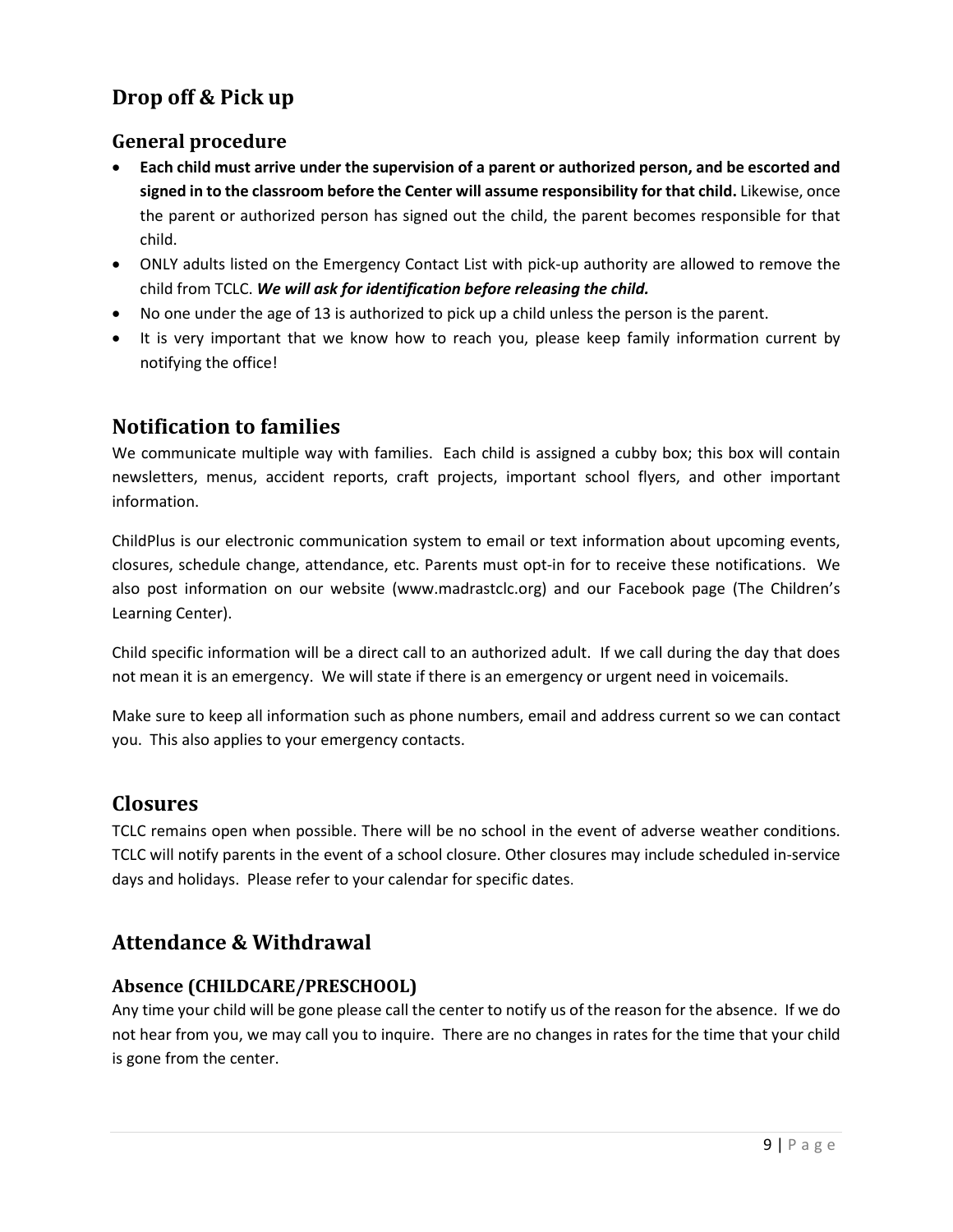## <span id="page-9-0"></span>**Vacation (CHILDCARE/PRESCHOOL)**

The cost of services does not change if a child is absent. Please call the office with any absence so we can plan food and staffing for the classrooms.

#### <span id="page-9-1"></span>**Attendance (HEAD START/PRENATAL-THREE)**

Children are expected to attend on a regular basis. This is necessary for three reasons:

- 1. There is a waiting list for children who want to attend the program.
- 2. Consistent attendance allows the child to reap larger benefits of the program
- 3. Full enrollment is required to ensure continued funding.

If your child will be absent:

- 1. Call the main office and leave a message before their scheduled class time. TCLC staff will contact parent within one hour of class start time to ensure the child's well-being if not notified.
- 2. Parents must telephone the center in the event that their child will not be riding the bus. If a child misses the bus three (3) consecutive days and the driver is not notified, the bus will not stop to pick up the child. The parent will need to notify the center stating when the child will need to be picked up again.
- 3. Failure to notify the center will result in an unexcused absence.
- 4.
- 5. Unexcused absence/chronic absenteeism for any reason may result in a plan of action. Discontinuing program services to the family may result if attendance does not improve. If a problem of any kind arises that interferes with your child's attendance, contact your family advocate.

# <span id="page-9-2"></span>**Curriculum & Learning**

Our program helps to prepare children for success in school and in life. Children receive a positive introduction to education, socializing with others, eating a variety of foods, and practice healthy habits. We want to help build confidence in children and parents. Parents become involved in their children's education, discover their own strengths, and continue to develop to their fullest potential.

TCLC believes families are the prime educators and advocates for their children. We encourage and support your active participation in all aspects of the program. We respect the strength and dignity of each family and strive to create an environment where differences are accepted and valued. We recognize that each child and family is unique and that an individualized approach can best meet their specific needs.

TCLC utilizes Creative Curriculum to guide our educational practice. Creative Curriculum is based on five fundamental principles of learning. These principles are:

- 1) Positive interactions and relationships with adults provide a critical foundation for successful learning.
- 2) Social-emotional competence is a significant factor in school success.
- 3) Constructive, purposeful play supports essential learning.
- 4) The physical environment affects the type and quality of learning interaction.
- 5) Teacher-family partnerships promote development and learning.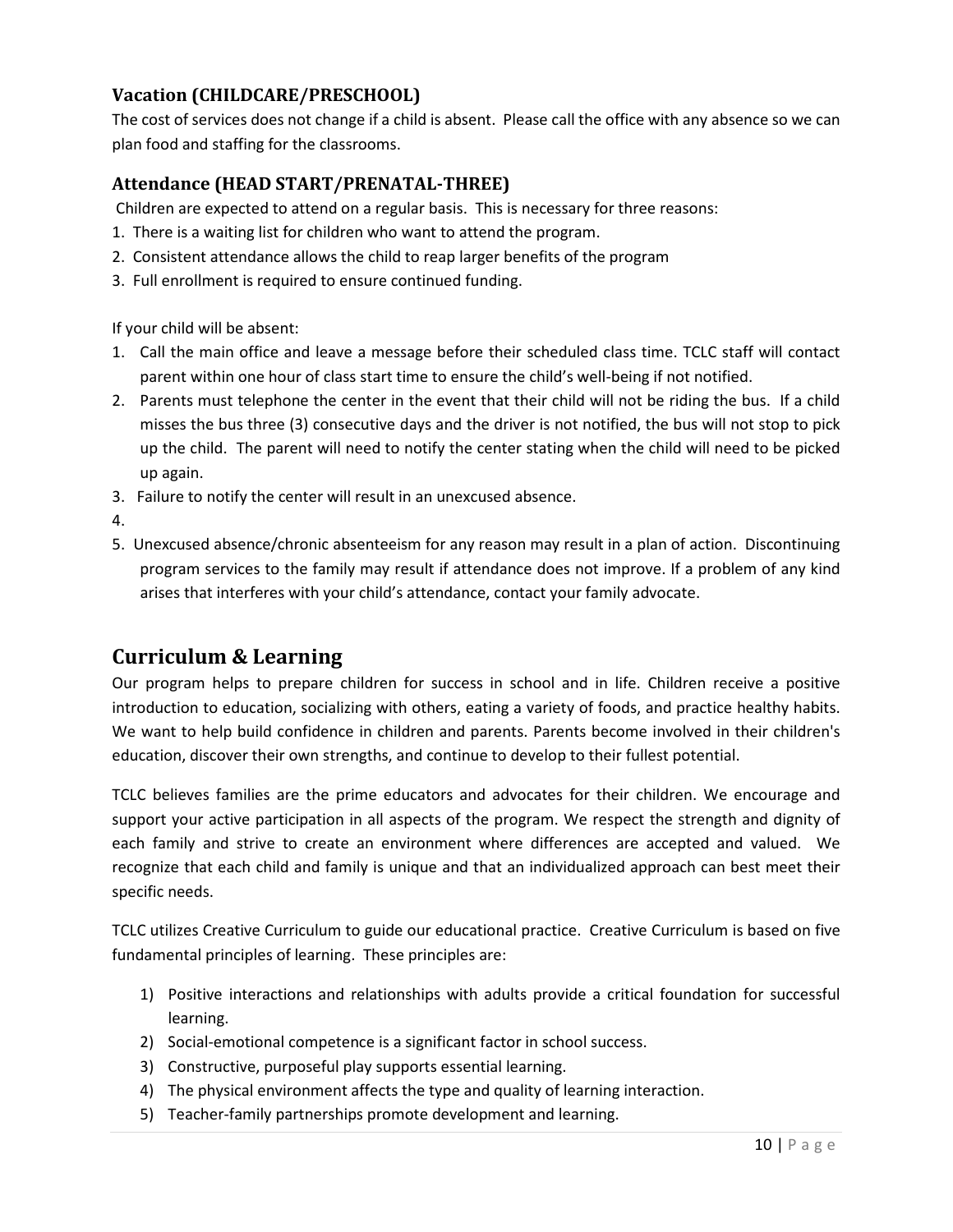TCLC incorporates health and nutrition education through the CATCH (Coordinated Approach to Child Health) curriculum and USDA family style meal service. Your child also has the opportunity to learn about health through role play, classroom information and everyday classroom activities such as tooth brushing, hand washing, and personal hygiene.

## <span id="page-10-0"></span>**Daily routine**

Children thrive in a predictable environment, where mealtimes, nap times, separating from a parent, and toileting are consistent. TCLC creates a nurturing, flexible, and positive environment where your children's needs are met through their daily routines. Daily routines provide wonderful opportunities for your child to learn more about themselves, the world, and other people. Daily routines offer children a sense of stability and a feeling of caring from their parents. Each room is required to post their routine to help guide your child through the day.

#### <span id="page-10-1"></span>**Outings & Field trips**

Field trips will support the classroom educational experience, current curriculum, and the level and cultural backgrounds of children. Field trips provide enjoyable educational experiences for children that cannot be duplicated in the classroom environment. The purpose for taking a trip should be to enrich, expand and reinforce the goals being pursued in the classroom. You will always receive notice before your child goes on a field trip**. \*When a parent received the field trip notice, it is the parent's responsibility to notify TCLC if they DO NOT want their child participate in the planned field trip.**

#### <span id="page-10-2"></span>**Outdoors**

TCLC believes that it is important for children to participate in outdoor activities. Keeping children inside does not allow for the release of excess energy or large muscle development. **Our policy is that children who are well enough to be at school are also well enough to go outside.** Please, do not request that your child stay indoors if he/she is well enough to be at the Center. **Consider the weather when dressing your child.** If the weather is severe we may keep them inside to play but please dress them for outdoor conditions.

#### <span id="page-10-3"></span>**Television/Electronic media**

The Children's Learning Center recognizes and supports the health and developmental benefits of limiting screen time for children. In support of this the center will limit screen time to special occasion movies. These occasions will be limited to no more than once per month and must be approved by the Child Development Manager.

- Movie times will be limited to classroom time, will not supersede scheduled meal or outdoor motor times, and cannot be in excess of one and a half hours.
- Infant/Toddler classrooms will not participate due to adverse developmental consequences.

The Center does use tablets for music and student tracking but at times may use a specific educational applications to work with a child on a targeted individual goal.

#### <span id="page-10-4"></span>**Celebrations**

Our program focuses on education and developmentally appropriate practices. We encourage families to recognize special events, remembrances and celebrations at home, as most will not be recognized in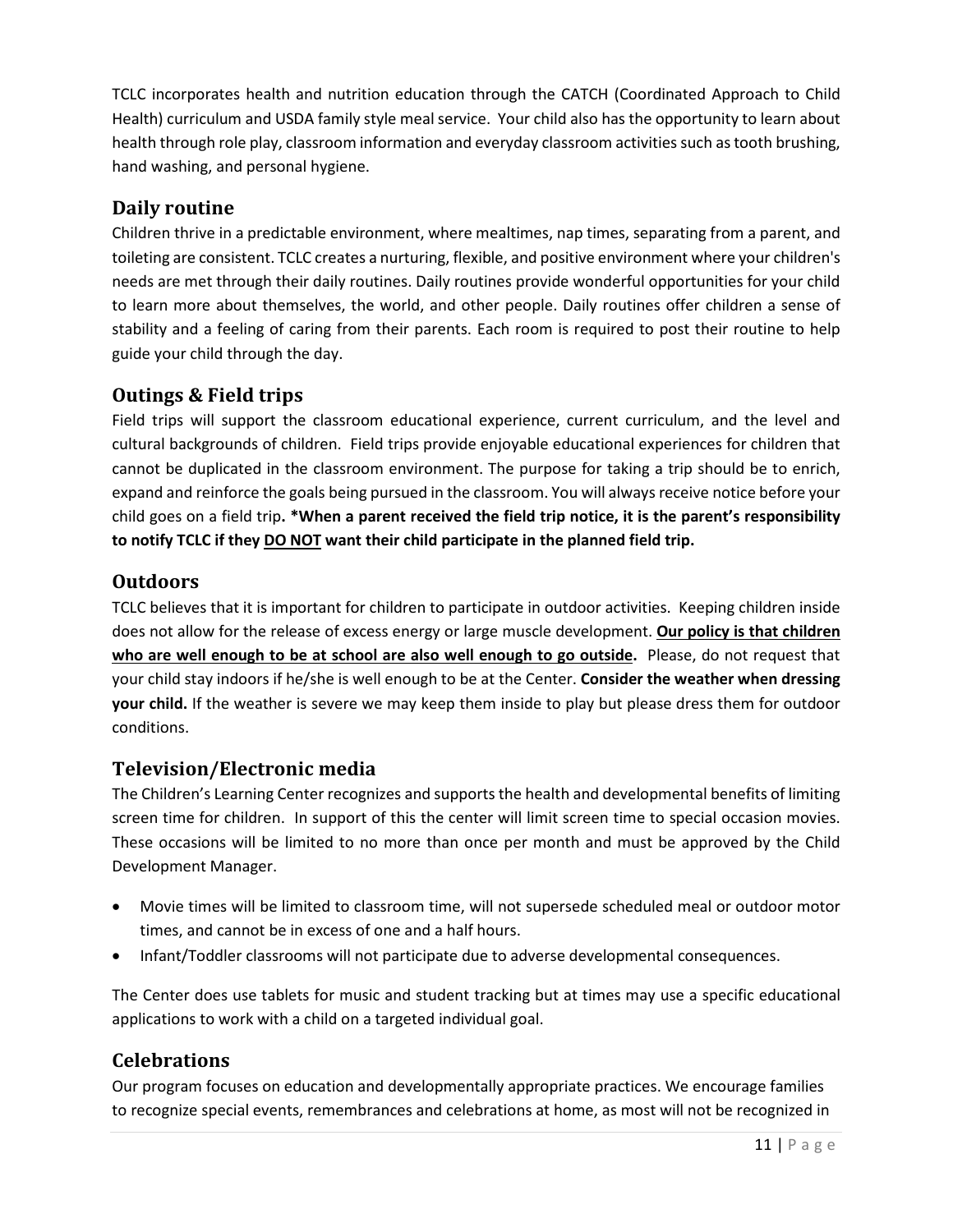the classroom setting. There are two major problems with concentrating our time and energies on holiday celebrations:

1. It is extremely difficult to give holidays meaning that are developmentally appropriate for very young children.

2. It is difficult to be inclusive of all holidays and cultures of our families.

Not all families celebrate the same way; therefore, it is the Head Start / Early Head Start Policy not to celebrate.

### <span id="page-11-0"></span>**Birthday Celebrations**

The center does not allow for specific birthday celebrations of a child. Each teacher may choose to acknowledge each child but we do not take class time away for a celebration. Please direct specific questions to the office.

If you are having a party for your child and want to invite other students, please give the invites to the teachers who will then put them in a child's cubby. Due to confidentiality, we are unable to provide you with specific child information such as addresses and last names.

# <span id="page-11-1"></span>**Toileting/Diapering**

Successfully learning to use the toilet is a major accomplishment for young children. We believe that toilet learning should be a positive experience in the child's life and that both parents and teachers should have good communication, appropriate expectations and a consistent plan to support toilet learning. Patience and praise from the adults taking care of young children is an important component in this process.

Parents and teachers will have good communication to let each other know when the child starts showing signs of toilet learning and deciding the appropriate time to start the learning process.

Parents and teachers will create a plan to develop as much consistency between home and childcare. There may be times during the learning process when children accidentally go in their diapers or training pants and this should be an opportunity to encourage children that they are doing well and will get better with practice. TCLC staff will change soiled clothing without reprimand. This can be very distressing and may cause children to feel sad.

#### <span id="page-11-2"></span>**Rest time**

Each infant and toddler will be allowed to form and follow his or her own pattern of sleeping and waking periods. Preschool classrooms are provided with a nap/rest time only during full-day models. All children will be provided an individual cot to rest on. Children that do not sleep after 20-30 minutes are given a quiet activity.

Children are allowed to bring in a small blanket and pillow to be used only during naptime if they are older than 1 year. Blankets are not allowed for infants under 1 year, but you may provide a sleep sack if you wish. The blankets must be washed weekly. They can be taken home by the parent to wash or the center staff will wash the blanket here.

# <span id="page-11-3"></span>**Social Emotional Curriculum**

TCLC uses *Conscious Discipline* for our social emotional curriculum. *Conscious Discipline* is a comprehensive social emotional intelligence classroom management program that empowers both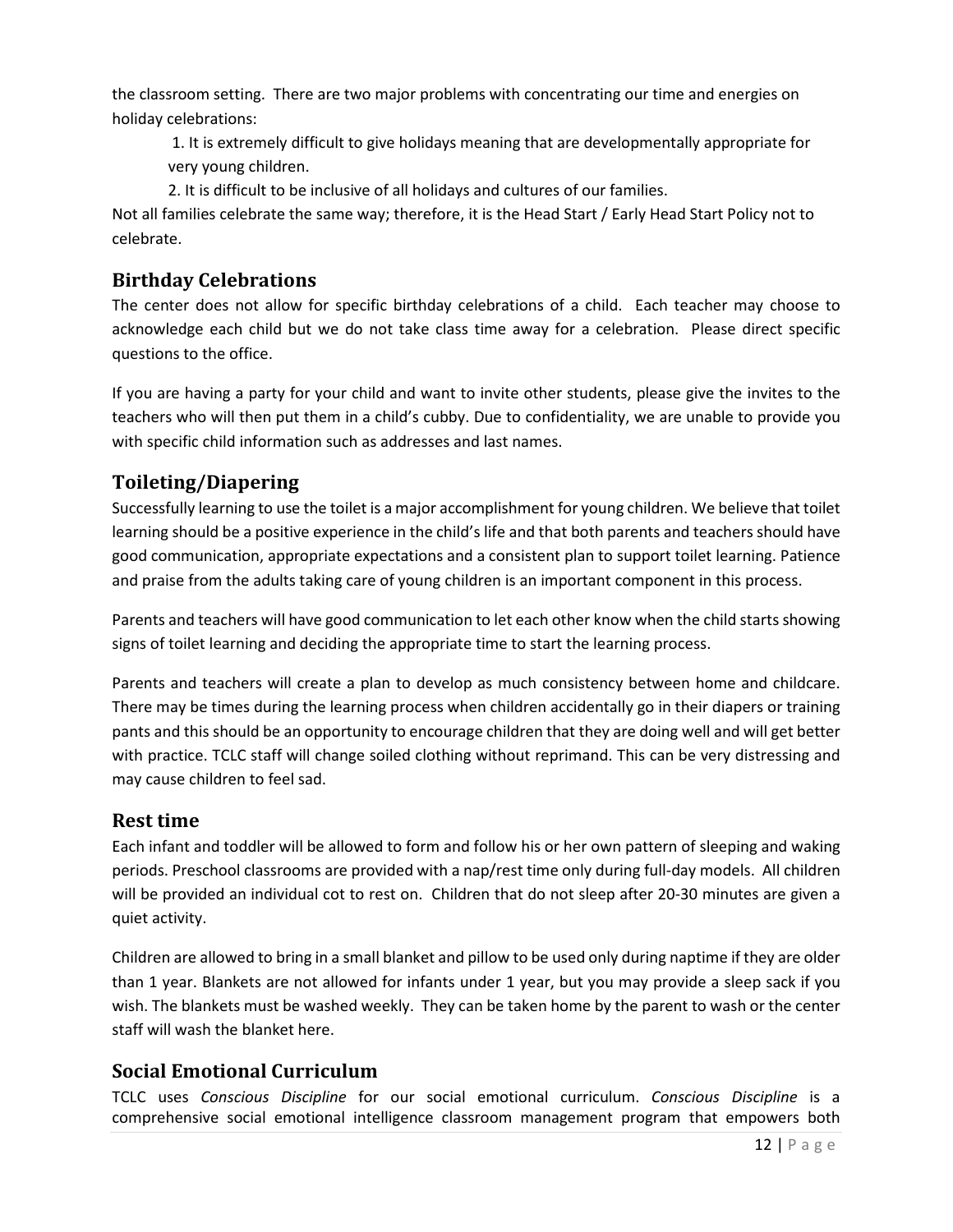teachers and students. *Conscious Discipline* focuses on helping children learn socially appropriate behavior and self-control. It utilizes routines, calming techniques, and *I Love Your Rituals* to develop connections and create a sense of safety that allows children to learn and thrive.

#### <span id="page-12-0"></span>**Challenging behaviors**

We recognize that children will occasionally display challenging behaviors. Staff will attempt to mitigate these instances through re-direction and use of Conscious Discipline techniques. A parent may be notified if a child's behavior becomes harmful to themselves or others, or if behavior is persistent and not responding to redirection. A parent conference may be scheduled if a child's behavior continues to disrupt class at which time a Behavioral Support Plan may be drafted. In extreme cases behavior may be grounds for a modification of service delivery in order to best support the child and family.

#### <span id="page-12-1"></span>**Mental Health Consultant**

We are fortunate to have the services of a Mental Health Consultant who visits classrooms to observe and consult with teachers and staff. Individual consultation mays be available. The family advocate can help facilitate the meeting arrangements.

# <span id="page-12-2"></span>**Nutrition**

#### <span id="page-12-3"></span>**Meals**

TCLC has a health and nutrition program. Your child will be learning about health and nutrition as part of their daily routine. USDA approved breakfast, lunch and snacks are served. Only food prepared in our kitchen may be served to the children with the exception of children who have special dietary requirements. Meals are served family style to help children develop coordination and learn social skills like taking turns, sharing, and conversing during meals.

#### <span id="page-12-4"></span>**Meal times**

|                           | <b>Breakfast</b> | Lunch | Snack |
|---------------------------|------------------|-------|-------|
| Full Day Programs         | 8:15             | 10:45 | 2:30  |
| AM Preschool Rooms        | 8:15             | 10:45 | n/a   |
| <b>PM Preschool Rooms</b> | n/a              | 1:15  | 3:45  |

Children under the age of 1 and having formula or breast milk are fed on demand along with children that are transitioning to a regular food menu.

# <span id="page-12-5"></span>**Food allergies**

TCLC will attempt to accommodate all food allergies. If your child is allergic to any food, please inform the Child Development Manager.

#### <span id="page-12-6"></span>**Breastfeeding**

Breastfeeding is encouraged and welcomed at TCLC. A private room will be made available upon request. If you wish to have your child receive breast milk from home then it must be labeled with your child's name, date, time of preparation and must be transported in a refrigerated container to the center.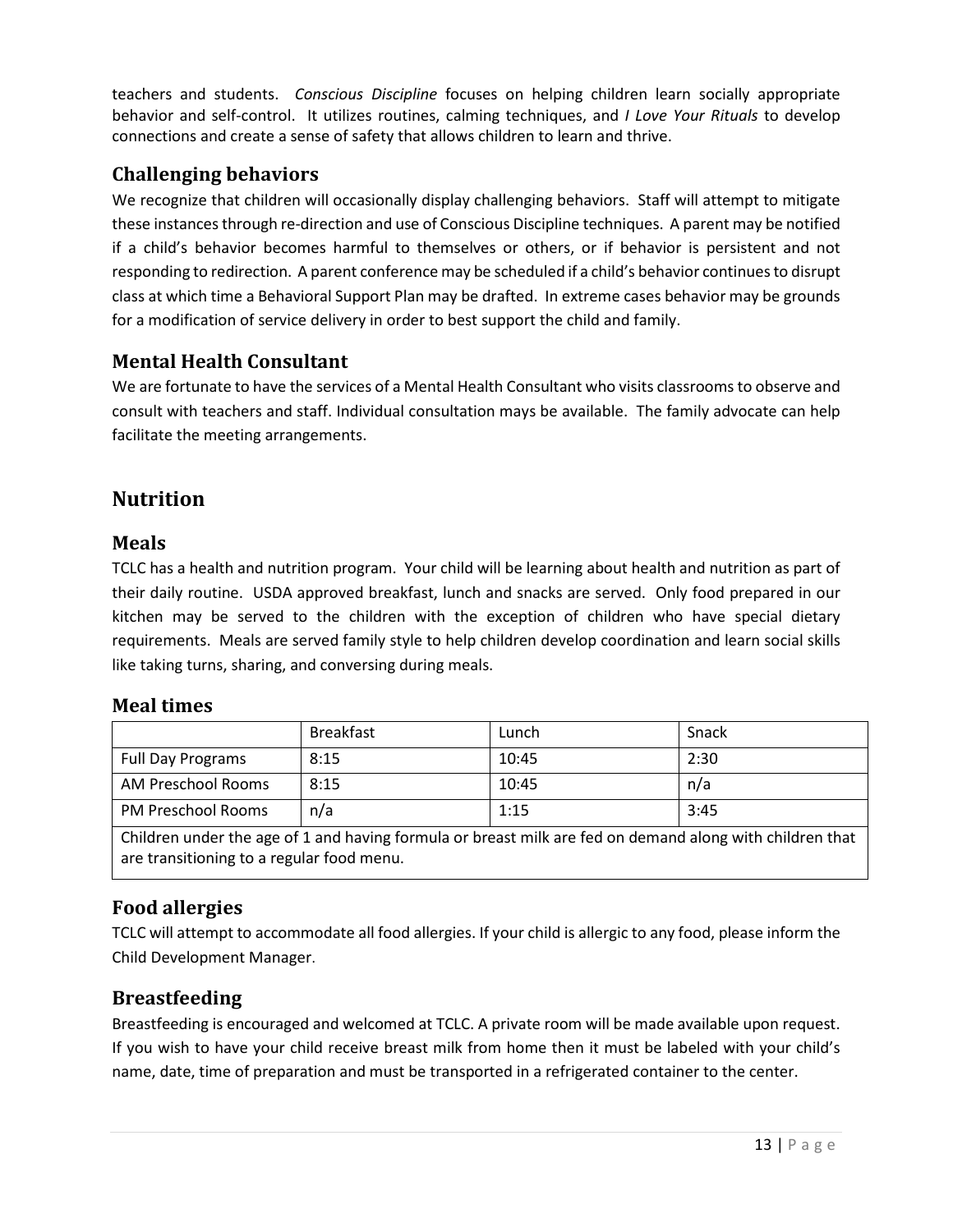# <span id="page-13-0"></span>**Health**

We want all children to be healthy so that they can learn! Your child has the opportunity to learn about health through role play, classroom information and everyday classroom activities such as tooth brushing, hand washing, and personal hygiene.

# <span id="page-13-1"></span>**Daily Child Health Checks**

The center will provide a daily health check of each child to determine whether a child is healthy enough to attend class, to prevent the spread of contagious conditions, and document signs of possible accident or injury. The health check also provides communication between parents and staff on significant events occurring at home that may affect the child's health during the day.

# <span id="page-13-2"></span>**Health Screenings**

Children will receive the following screenings/exams each year that they are enrolled at The Children's Learning Center. These are required by the Head Start Performance Standards, but most importantly, they help determine your child's health status.

# <span id="page-13-3"></span>**Tuberculosis and Lead Screening Questionnaire (At enrollment)**

If concerns arise at the time of questionnaire, you will be referred to Jefferson County Health Department, to see the Communicable Disease Nurse or your child's primary care physician for further consultation.

# <span id="page-13-4"></span>**Vision screening: within 45 days of enrollment.**

This test will give us an indication if your child has a vision problem. We screen children using a Spot Vision Screener. This tool requires no response from your child and is able to accurately detect many common potential vision problems. Your child will be referred to a specialist if there is a negative result in the screening.

# <span id="page-13-5"></span>**Hearing Screening: within 45 days of enrollment.**

The Child Development Manager or Family Advocate will complete a screening on each child using an Eroscan instrument. The results will show how well your child can hear or if they need to be referred to an audiologist.

# <span id="page-13-6"></span>**Height & Weight: within 45 days.**

Measurements are taken twice per school year on all children to check their growth pattern by our Child Development Manager or Family Advocate. All information will be placed on a growth grid that compares your child's growth to other children the same age. This can help determine if your child should be referred to a nutritionist or a doctor.

# <span id="page-13-7"></span>**Determine Medical/Dental Home: within 90 days of enrollment.**

Children must have ongoing health care. Referrals will be made if your children do not have an assigned doctor and dentist.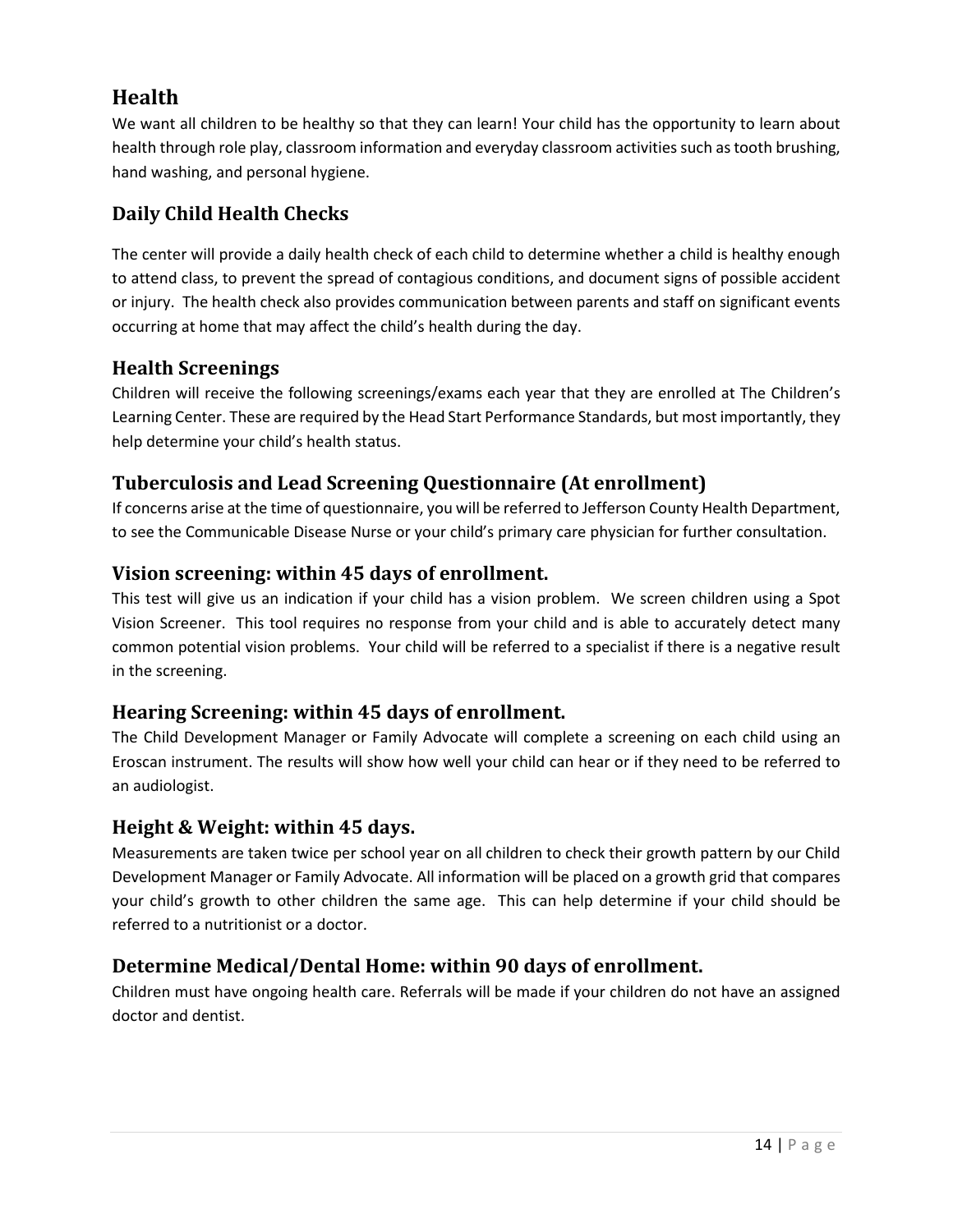#### <span id="page-14-0"></span>**Immunizations**

Children are required to have up-to-date immunizations, have approved vaccine education certificates, or valid medical exemption for missing vaccinations. February is exclusion month for all children that are not up to date on their immunizations or do not have approved paperwork on file.

TCLC is bound by Oregon Law to exclude from school any child that is not adequately immunized. Each child must have supplied the Center with a complete immunization record or a signed authorization to access the ALERT system.

If your child has been out of the United States for more than four weeks in the past six months, your child may be required to obtain a Tuberculosis test before attending TCLC. Any cost associated with the test is the responsibility of the parent. If you have any questions, please talk to the Child Development Manager.

#### <span id="page-14-1"></span>**Illnesses/Communicable Diseases**

If your child becomes sick while in our care, center staff will contact you to pick up the child. **It is very important that we always know where you can be reached**, so please make sure we have current information. This is for the well-being of your child and the other children and staff at the center.

If we cannot reach you, then we will begin contacting the first person listed on your Emergency Contact Form. We will continue down that list until we are able to reach someone. Your child will then be released to that person's care for the day. We will continue to try and contact you until closing to let you know where your child is.

#### *Your child is not well enough to be in school if he/she has:*

▪ Rash/Skin or eye lesions that are severe, weeping or pus filled.

▪ Pink eye or infection of the eye: A physician will need to look at the eye and the child must be on medication 24 hours and have no eye discharge before returning. Your child will be excluded if a suspected pink eye infection is present.

▪ Stomach Flu Symptoms: Please keep your child home until your child can retain solids and has had no vomiting or diarrhea for the last 24 hours. Children will be excluded if they have vomited 2 or more times within a 24-hour period.

▪ Elevated temperature: Please keep your child home if they have an elevated temperature. Children are excluded if a fever reaches 100.4°F or above.

▪ Colds: If your child is constantly sneezing, coughing, or has a constant runny nose, please keep them home to rest.

▪ Scabies, ringworm and/or other contagious skin conditions; please notify the center staff for readmittance instructions. Children with suspected contagious skin conditions will be excluded until cleared by a medical professional.

▪ Head lice: Your child will be excluded from class if live louse isfound. Your child may return to the Center once they have been treated with a lice/nit killing product. When returning to the center, child must be accompanied by an adult, and child's hair must be checked by office staff to be sure child is free of **live** louse before attending class. Children will be excluded from riding the bus until they have been cleared to return by a Manager.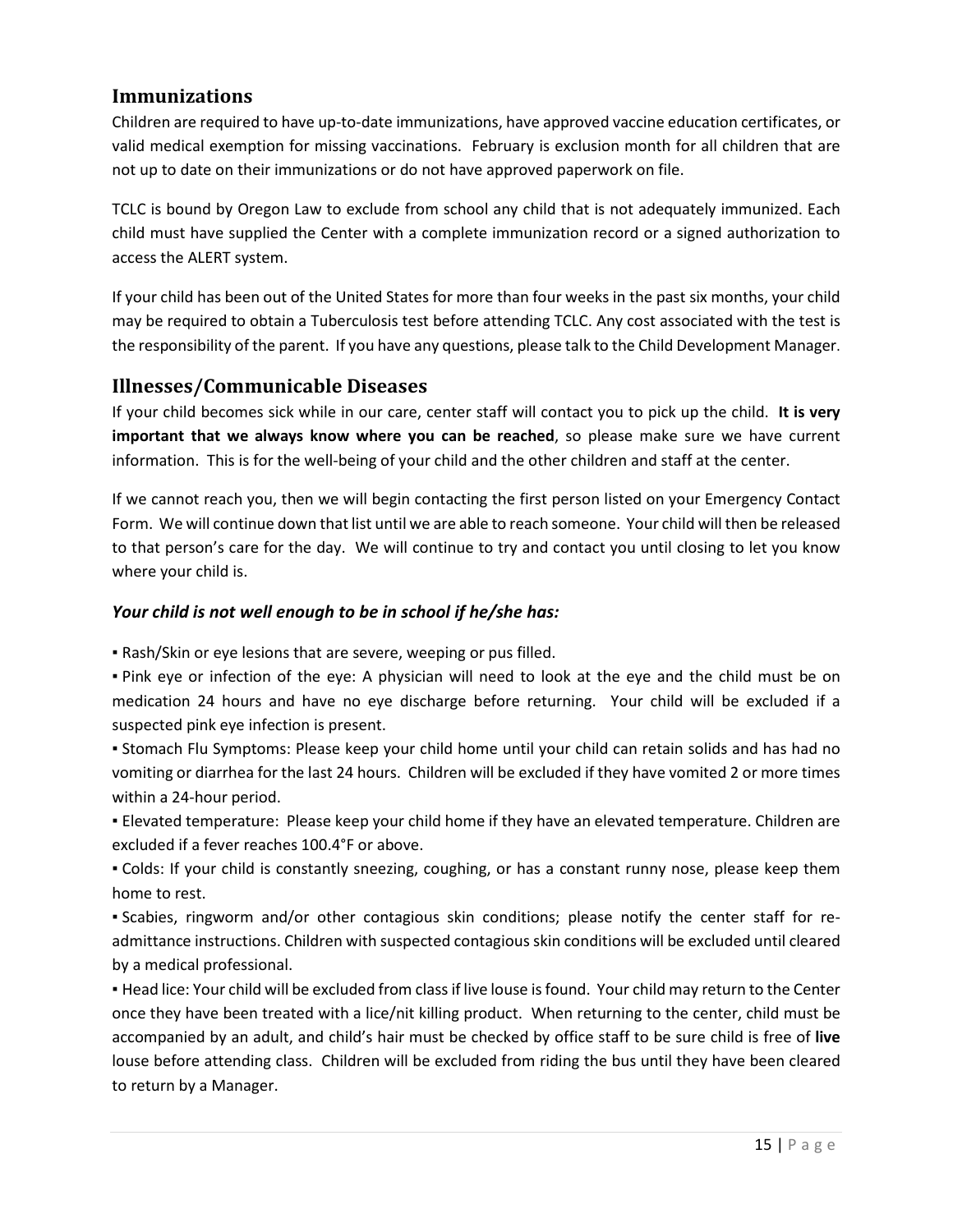# WHEN IS SICK TOO SICK FOR SCHOOL?



I have a runny nose or just a little cough, but no other sympto

I haven't taken any fever reducing<br>medicine for 24 hours, and I haven't had a fever during that time.

I haven't thrown up or had any diarrhea for 24 hours.

> **Attendance Works**

> > from Baltimore City Public Schools



Keep me at home if... I have a temperature higher than 100<br>degrees even after taking medicine. I'm throwing up or have diarrhea. My eyes are pink and crusty.



Call the doctor if... I have a temperature higher than 100<br>degrees for more than two days. I've been throwing up or have diarrhea<br>for more than two days. I've had the sniffles for more than a eek, and they aren't getting better.

I still have asthma symptoms after using I still have asthma symptoms after usin<br>my asthma medicine (and call 911 if I'm<br>having trouble breathing after using an<br>inhaler).

#### **Note to Remember: If a child is well enough to be at school, a child is well enough to play outside and participate in all school activities.**

# <span id="page-15-0"></span>**Medications**

If it is at all possible, we prefer that you set up your child's medication schedule so that you can give it at home. If it is necessary for Center staff to give medication, please set up your child's schedule so that we only need to give the medication one time during the day. Parents shall be informed daily of medication administered to their child.

### *If your child has been sick and prescribed medication by your physician, then the following guidelines must be followed:*

1. The parent/guardian must bring the prescribed medication to the center and sign a Medication Administration Form.

2. The prescribed medication must be in its original container, with the name of the child, date, physician, and original prescription label or a note from the prescribing physician authorizing usage of the medication.

3. All administered medications will be recorded in a Medication Administration Log that is available for parent's review upon request.

**Note: All over the counter and prescribed products are considered medications and must meet the previous guidelines. The only allowed exceptions will be sunscreen and diaper cream, which do not require a doctor's note.** 

#### <span id="page-15-1"></span>**Sunscreens/Lotions**

Sunscreen is considered a non-prescription medication and may be used under the following conditions:

1) Providers must obtain written parental authorization prior to using sunscreen.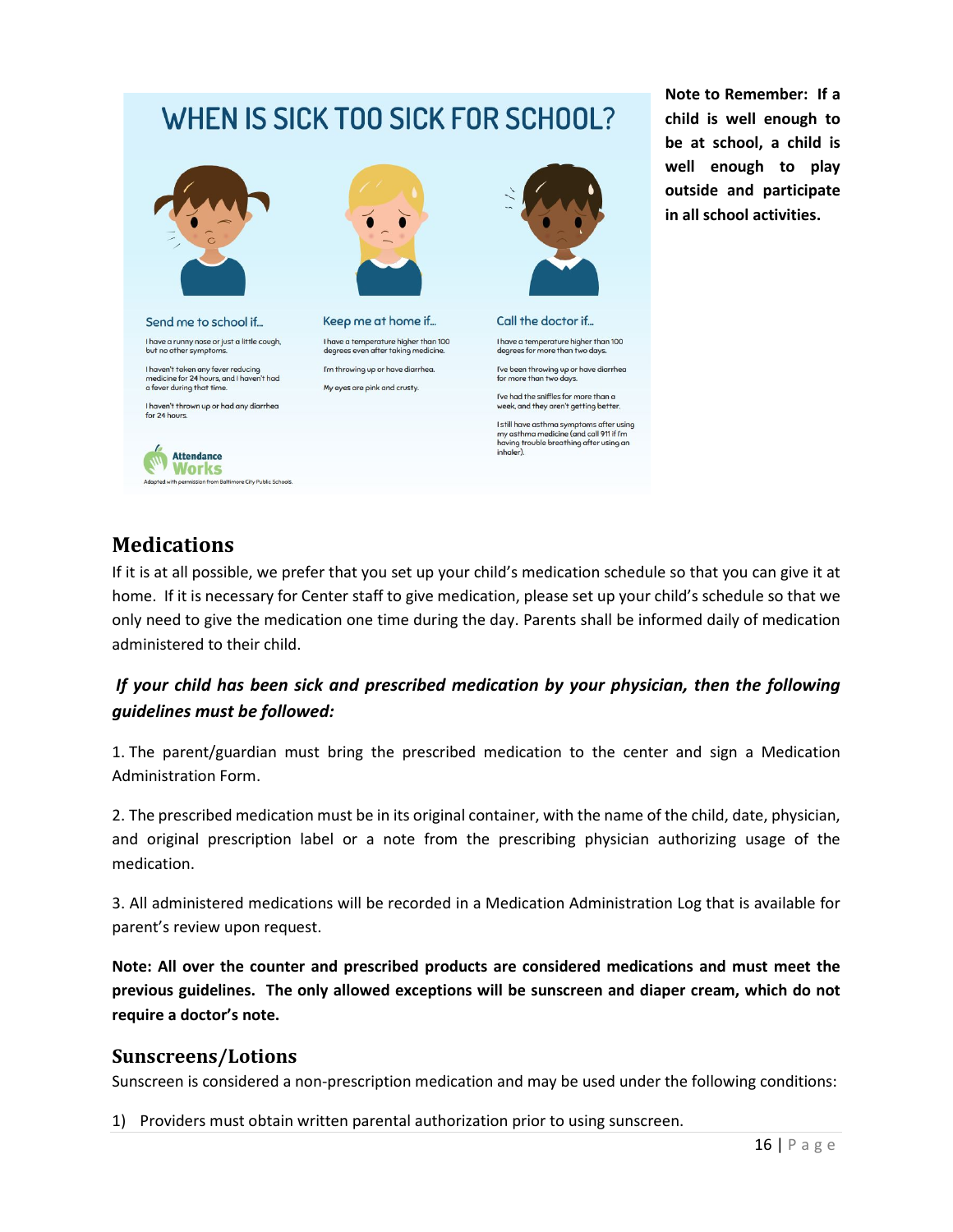- 2) One container of sunscreen may be used for all children unless a parent supplies an individual container for their child. The sunscreen shall be applied in a manner that prevents contaminating the container.
	- a) Parents must be informed of the type of product and the sun protective factor
	- b) Parents must be given the opportunity to inspect the product and active ingredients
- 3) If sunscreen is supplied for an individual child, the sunscreen must be labeled with the child's first and last name and must be used only for that child.
- 4) Providers must reapply sunscreen every two hours while the children are exposed to the sun.
- 5) Providers shall use a sunscreen with an SPF of 15 or higher and broad spectrum
- 6) Providers shall not use aerosol sunscreens on child care children
- 7) Sunscreen shall not be used on children younger than six months.

Sunscreen administration form is completed by the parent and sunscreen will be applied based on parent request and best practice. Medication Administration forms will be valid for 1 year.

# <span id="page-16-0"></span>**Safety**

#### <span id="page-16-1"></span>**Injuries**

Staff will ensure that all accidents are managed using proper first aid and reporting procedures. An Accident Report will be sent home with the child at the end of the day if an accident or injury occurs while in attendance. If intervention from emergency medical services is necessary parents will be notified immediately.

#### <span id="page-16-2"></span>**Pets/Animals**

The center believes that children need to explore the world of animals through observation, care and feeding of classroom pets.

- All animals and animal areas will be maintained in a healthy and sanitary condition that is safe for the animal, children, parents, volunteers and staff.
- Animals allowed in the center for more than one day at a time will be limited to guinea pigs, gerbils, hamsters, fish, hermit crabs, butterflies and insects.
- Any animal, other than cats and dogs, shall be properly caged and must be vaccinated according to a licensed veterinarian's recommendations.
- Parents will be informed in writing of any animal in the center.
- No animals, except fish, are allowed in infant/toddler classrooms.

#### <span id="page-16-3"></span>**Tobacco Free Zone**

We want to create a healthy environment for your children. We believe it is important to provide children with positive role models. TCLC is a Tobacco Free Workplace. The use of tobacco products is not allowed in any building or vehicle, or within view of the children. Tobacco use is not allowed at any program activity such as field trips or parent meetings.

In order to assure the safety and welfare of children and staff, the use of alcohol and drugs are not permitted on the building premises. Adults suspected of being under the influence of drugs or alcohol will be asked to leave the building.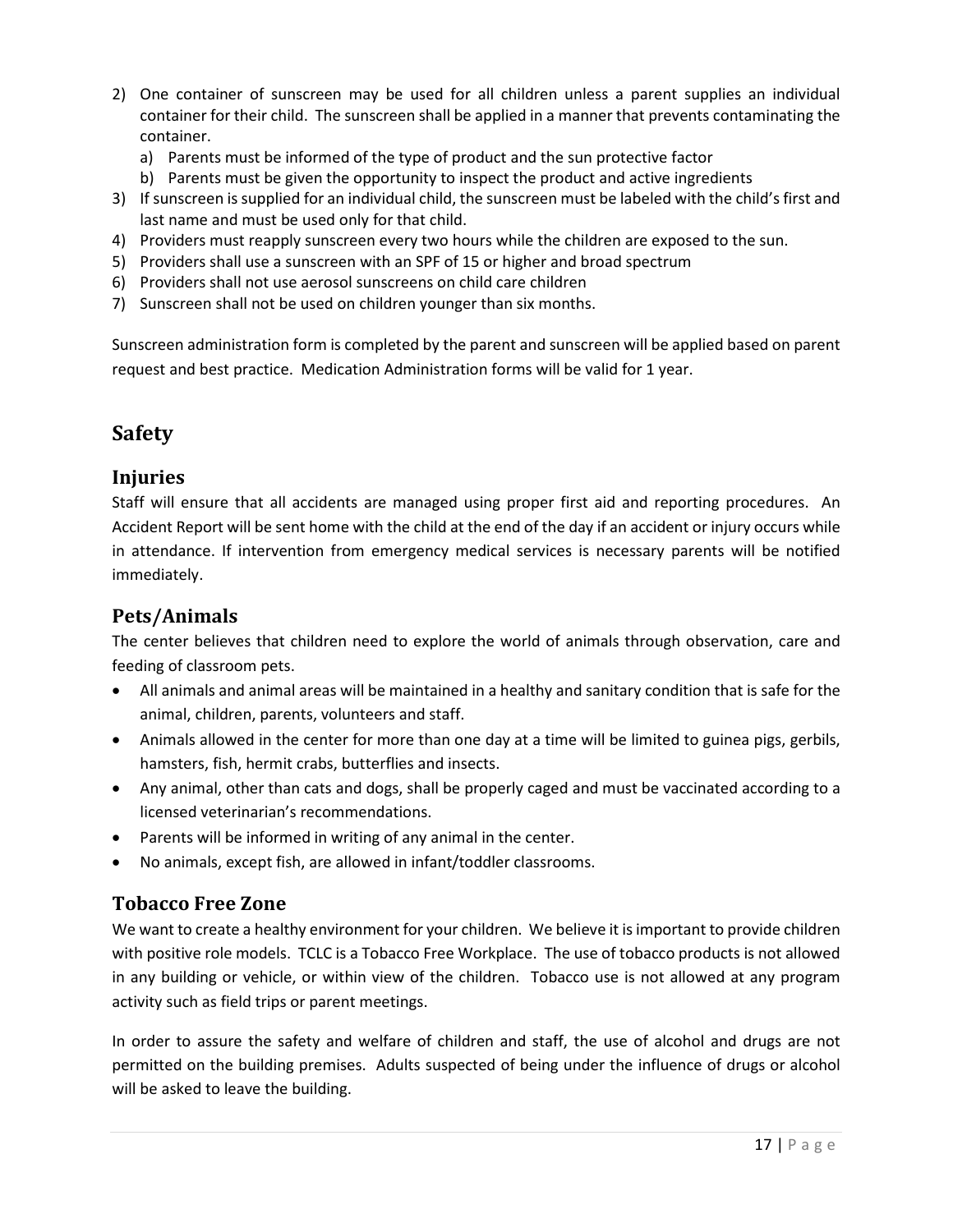# <span id="page-17-0"></span>**Child Abuse & Neglect**

The well-being of all children in our program is of primary importance. Reporting suspected abuse or neglect can protect a child—it can even save a child's life. Additionally, such reports can result in families benefiting from needed social services. All employees (including substitutes and volunteers) are required to report incidents where there is a reasonable suspicion that abuse or neglect has occurred or there is a substantial risk that abuse or neglect may occur, either in the care of a Head Start agency or outside of the program. TCLC will preserve confidentiality of all records pertaining to child abuse in accordance with state law.

#### <span id="page-17-1"></span>**Confidentiality**

Confidential information may be defined as specific information, written or verbal, dealing with specific individuals, where there is a real or implied entrustment of secrecy. There is, of course, no absolute way to judge when there is an implied entrustment of secrecy. Confidential information will be placed in children's, families, or staff's files and be kept locked, and out of general accessibility. Information in these files will only be released with the written consent of the individual, or the individual's legal guardian. We cannot share any information without your written permission. However, our records may be subpoenaed by a legal court order. All staff/parents/volunteers will be responsible for seeing that confidentiality is insured in the classroom, the offices, and at meetings.

TCLC is an educational agency that receives funds under Department of Education and therefore is subject to the confidentiality provisions under the Family Educational Rights and Privacy Act (FERPA) and Individuals with Disabilities Education Improvement Act (IDEA).

# <span id="page-17-2"></span>**Emergency**

#### <span id="page-17-3"></span>**Evacuation Drills**

TCLC practices various evacuation drills which includes but not limited to earthquake, fire, lockdown, and bus evacuation drills. To help children with this process we will practice monthly fire drills, and lockdown and earthquake drills twice a year. In addition, those that get transportation services also practice bus evacuation drills at least 3 times a year

#### <span id="page-17-4"></span>**Medical Emergency**

In the event of a medical emergency we will call the primary number that you have listed on your account. If we are unable to reach you, we will then call other numbers listed under your profile. If we are unable to reach you or another primary contact, we will then contact people on your emergency list. It is very important that you keep us informed of any changes in contact information. If necessary, TCLC will call an ambulance or transport a child to a medical facility.

# <span id="page-17-5"></span>**Family Engagement**

To support you in your role as a parent, TCLC with the collaboration of community partners are able to offer information on numerous topics, referrals, and provide information such as parenting classes, stress management, family activities, budgeting, support groups, health & nutrition, etc.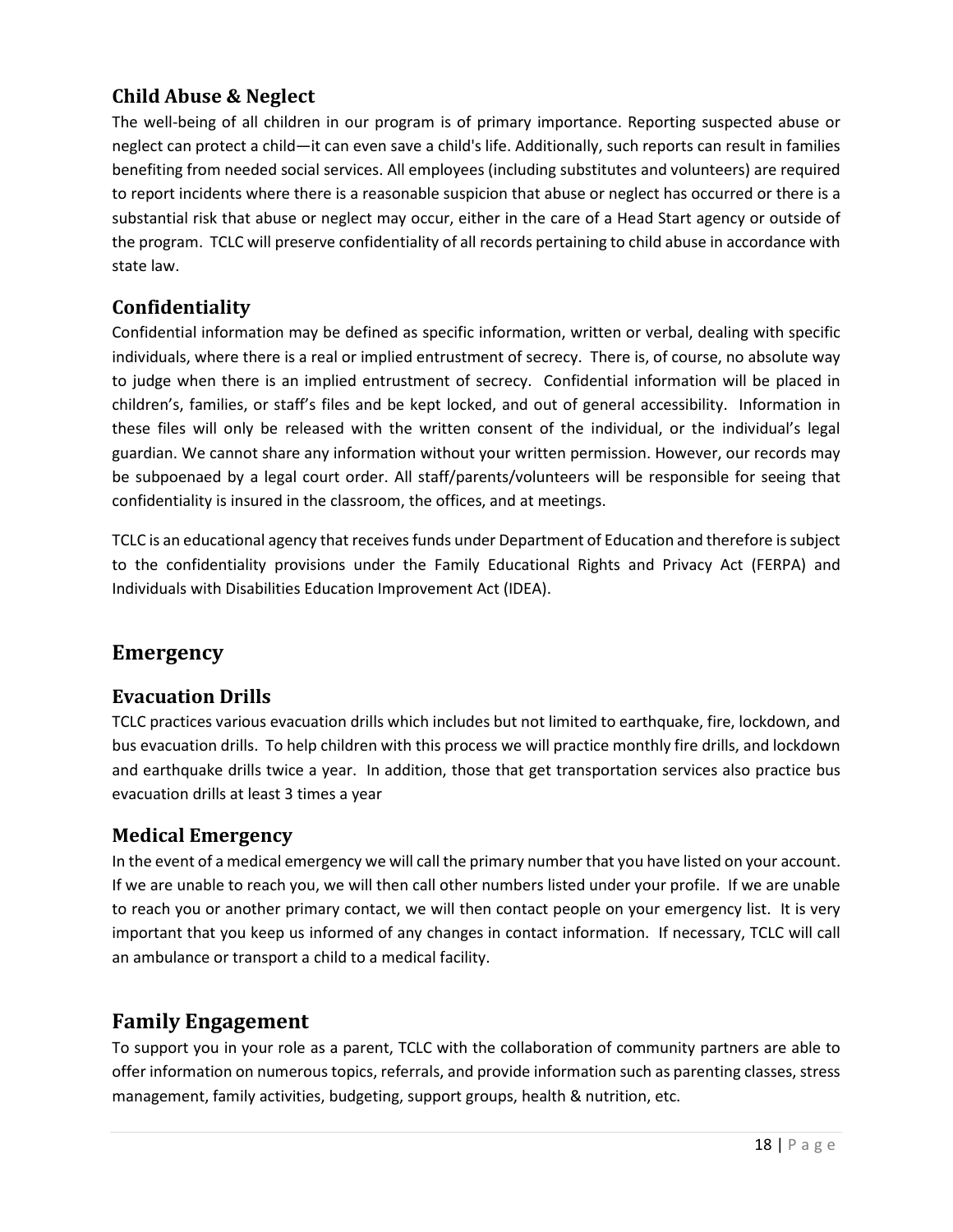# <span id="page-18-0"></span>**7 Super Things Parents and Caregivers Can Do**

There are a number of things that parents and caregivers can do to help motivate young children to learn. These activities offer parents and caregivers tips on getting children involved in reading and learning.

The following is an excerpt from **Teaching Our Youngest**.

- Talk often with your children from the day they are born.
- Hug them, hold them, and respond to their needs and interests.
- Listen carefully as your children communicate with you.
- Read aloud to your children every day, even when they are babies.
- Play and sing with them often.
- Say "yes" and "I love you" as much as you say "no" and "don't."
- Ensure a safe, orderly, and predictable environment, wherever they are.
- Set limits on their behavior and discipline them calmly, not harshly.

#### <span id="page-18-1"></span>**Father/Father Figures**

Head Start has a strong history of prioritizing the engagement of fathers and male family members. Programs, children, and families benefit when fathers are considered partners in their child's learning and development. Research shows that fathers tend to have a strong motivation to participate fully in their children's lives.

Fathers who are deeply involved in their children's lives:

- Are competent caregivers of infants
- Interact differently with their children than mothers do
- Contribute to their child's development, including school readiness
- Support the positive parenting of mothers
- Contribute to the well-being of the family
- Show positive gains in their own development and life decisions

#### <span id="page-18-2"></span>**Home visits/Conferences**

Home visits and conferences are an enjoyable way of participating in your child's education. You know your child better than anyone does, and it is your ideas and suggestions that help our staff provide the best activities and services for your child's needs.

Family home visits will be with your Family Advocate. Activities can include planning developmental goals and activities for your child, helping families identify and reach goals around employment, training, parenting, and learning about community resources.

Education home visits and conferences will be with teachers; there are two home visits and two conferences that you will schedule with your child's teacher. Parent and teacher have the opportunity to share observations of child's progress and create an individualized goal.

#### <span id="page-18-3"></span>**Family Nights**

Parent meetings, that occur once a month, provide an opportunity to get acquainted with other families and to make new friends. They include school business, speakers, and family activities. We will also have child care for those that need it. Parent meetings are as creative as you make them. Your ideas and input are important. Our goal is to make them a fun and informal learning experience.

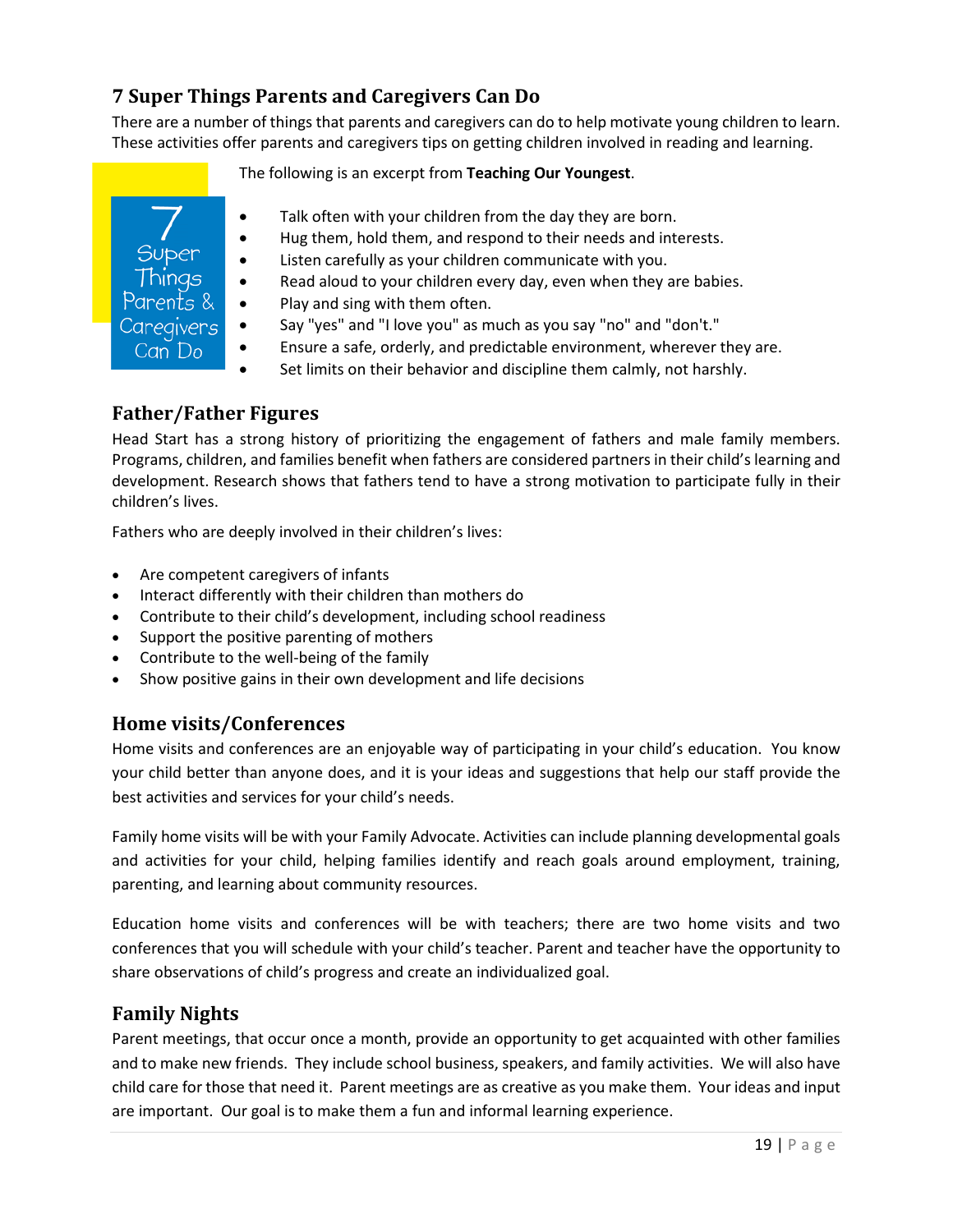# <span id="page-19-0"></span>**Parent Committees**

#### <span id="page-19-1"></span>**Policy Council**

The Policy Council will guide and oversee all policies, which are set for the program in accordance with Head Start Performance Standards. It oversees the administration of the corporation in conjunction with the Board of Directors in specific areas that are defined in the Head Start Performance Standards. The Policy Council is composed of Head Start parents and community representatives. They also assist in the development of the annual grant budget and make changes to the budget as needed. Policy Council members are voted for as early in the year as possible, usually September. An orientation takes place and the first meeting is held end of September and once a month thereafter. **Policy Council provides you with opportunities to learn new skills in leadership, decision-making, finance and communication. You can also join other committees and give feedback for the parents in the program. Opportunities to attend exciting trainings are also provided with most expenses covered.**

#### <span id="page-19-2"></span>**Events Committee**

The purpose of this committee is to organize and supervise volunteers for special events happening throughout the year. Members shall stay appraised of current events in and out of the program and report to the Policy Council. Some examples of events are Winter Festival, Book Fairs, Graduation, Fundraising, etc. Meetings for these events are as needed depending on the event.

#### <span id="page-19-3"></span>**Safety Committee**

The purpose of this committee is to evaluate, assess, and provide recommendations to address issues regarding the safety and welfare of the children and staff at the center. This committee meets every month and also conducts quarterly safety inspections. First meeting for this committee is usually in October.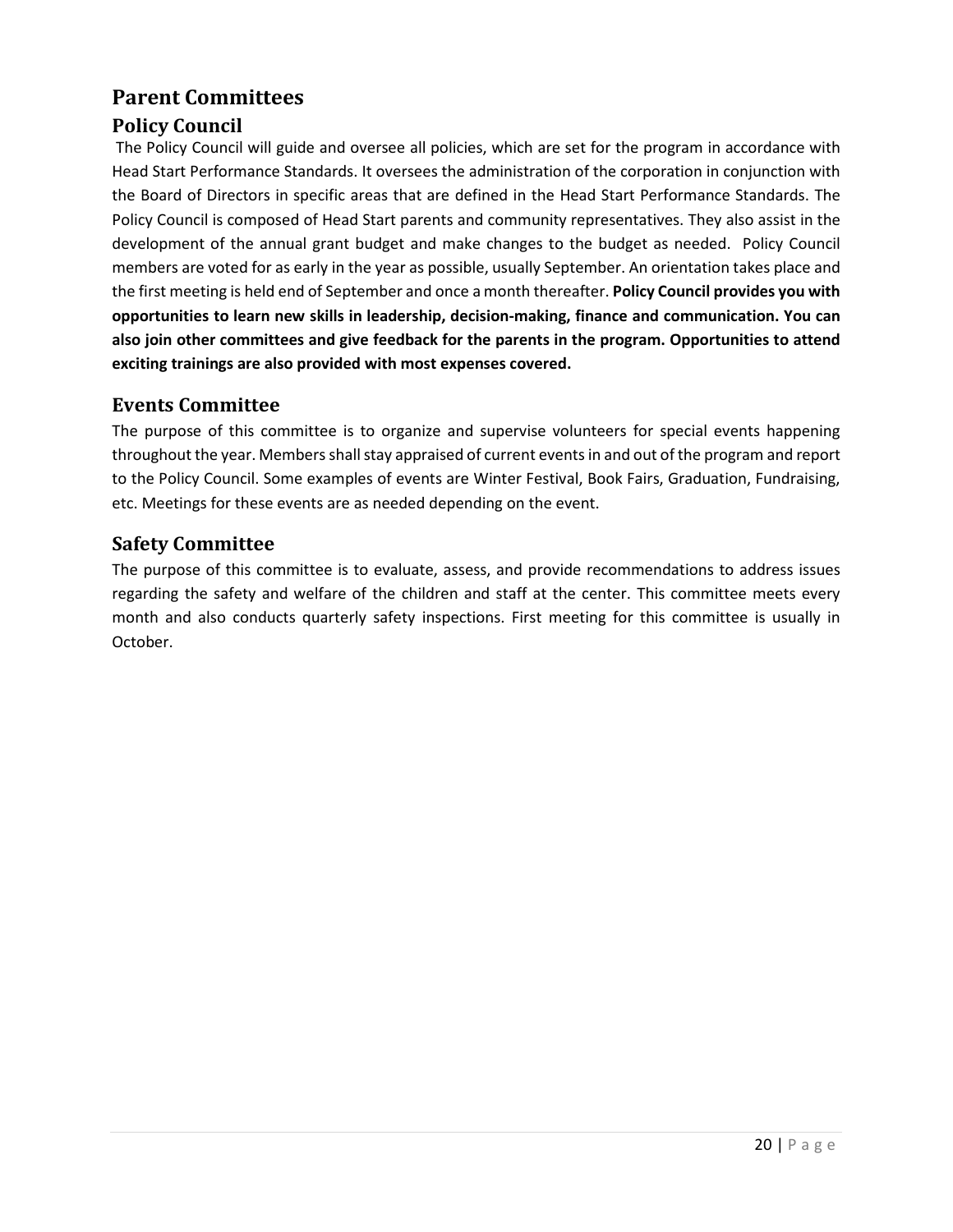# <span id="page-20-0"></span>**Transportation Policy (HEAD START)**

Transportation services for children using the Private Preschool or Childcare are not available to and from the center. We are able to transport your child for things such as field trips and specific outings that you are notified about. It may also be used for emergencies.

The goal of the transportation component is to transport children in the safest manner possible, and to assure that the time the children spend on the bus is as short and positive as possible.

- 1. The Bus Driver will follow approximately the same route each day. The parents will be given an approximate time when their child will be picked up and delivered from school. The time may vary due to variations of the route. Have your child ready and **waiting at least 10 minutes before and after** expected pick up time. The bus driver will not wait for you to come out of your home.
- 2. When a child is being picked up for school it is the responsibility of the family to be waiting for the bus. If you are not there, you are responsible to see that your child gets to school.
- 3. When a child is being delivered from school only an authorized person, who is at least 13 years of age, will be allowed to get the child off the bus. If the authorized person is unavailable, the driver will not release the child and continue on the route. At the end of the route, the driver will return the child to the Center. If the staff at the Center has not been contacted by the parent at the end of the working day, the child may be turned over to DHS Child Welfare. It is the parent's responsibility to pick up the child from the Center.
- 4. If you move to a different address, transportation may no longer be available. Unlike the public school, transportation is not a requirement of Head Start. Bus transportation cannot be guaranteed and is based upon availability and route schedules.
- 5. Families will be notified if bus transportation is cancelled due to road conditions. On most occasions, if the public school transportation is cancelled The Children's Learning Center bus transportation will be cancelled as well.
- 6. No Medications are allowed on the bus. If your child needs to take medication, an adult will need to bring prescribed medication to the center and fill out a medication form for the center to administer medication. Non-prescription medications are not allowed. (See medication policy)
- 7. Absolutely **NO FOOD, GUM, OR BACKBACKS** are allowed on the bus. Please do not allow children to bring backpacks, toys, or other items from home on the bus. The Center is not **responsible for lost or broken toys.**

**For the safety of the children and the bus driver:**

- **Children need to remain seated at all times.**
- **Children need to use inside voices.**
- **Children need to be safe by keeping all objects in their laps.**

#### <span id="page-20-1"></span>**Suspension from the Bus**

Suspension can occur if a parent or child fails to comply with any of the above or if the child is being disruptive on the bus. First a written warning will be given. A copy will go in the child's file and a copy will go to the parents. After three (3) notices are written, the child will be suspended from the bus for three (3) school days. If upon return, there is a failure to comply with above policy or disruptive behavior continues, permanent suspension is possible.